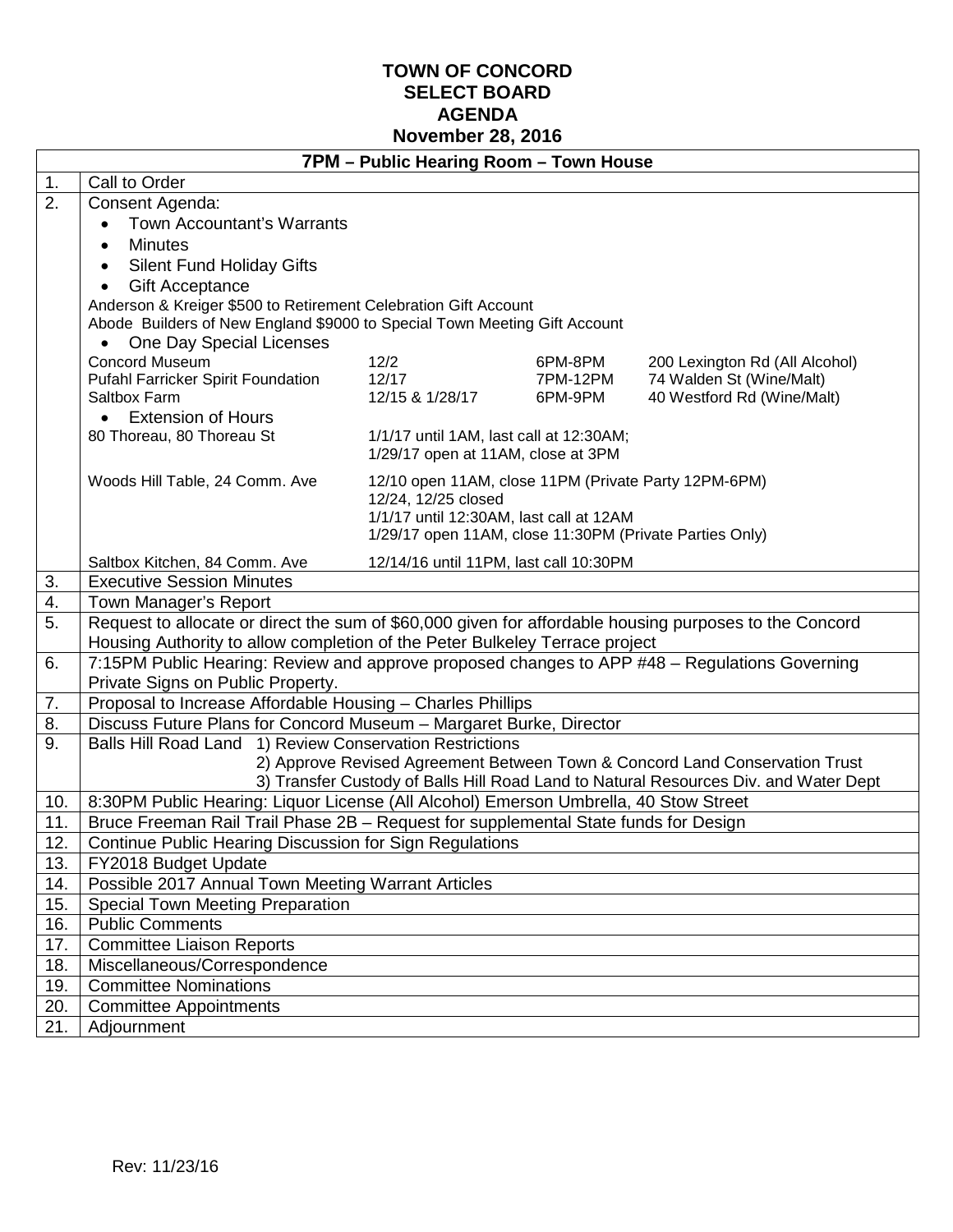| <b>PENDING</b> |             |           |                                               |                    |  |
|----------------|-------------|-----------|-----------------------------------------------|--------------------|--|
| Tuesday        | November 29 | 6 PM      | <b>Select Board Meeting</b>                   | Town House         |  |
| Tuesday        | November 29 | 7 PM      | Joint Public Hearing                          | Town House         |  |
|                |             |           | Select Board/Finance Committee/Planning Board |                    |  |
| Thursday       | December 8  | 7 PM      | <b>Special Town Meeting</b>                   | <b>High School</b> |  |
| Monday         | December 12 | 7 PM      | <b>Special Town Meeting</b>                   | <b>High School</b> |  |
|                |             |           | Adjourned Session/Snow Date                   |                    |  |
| Monday         | December 12 | <b>PM</b> | <b>Select Board Meeting</b>                   | Town House         |  |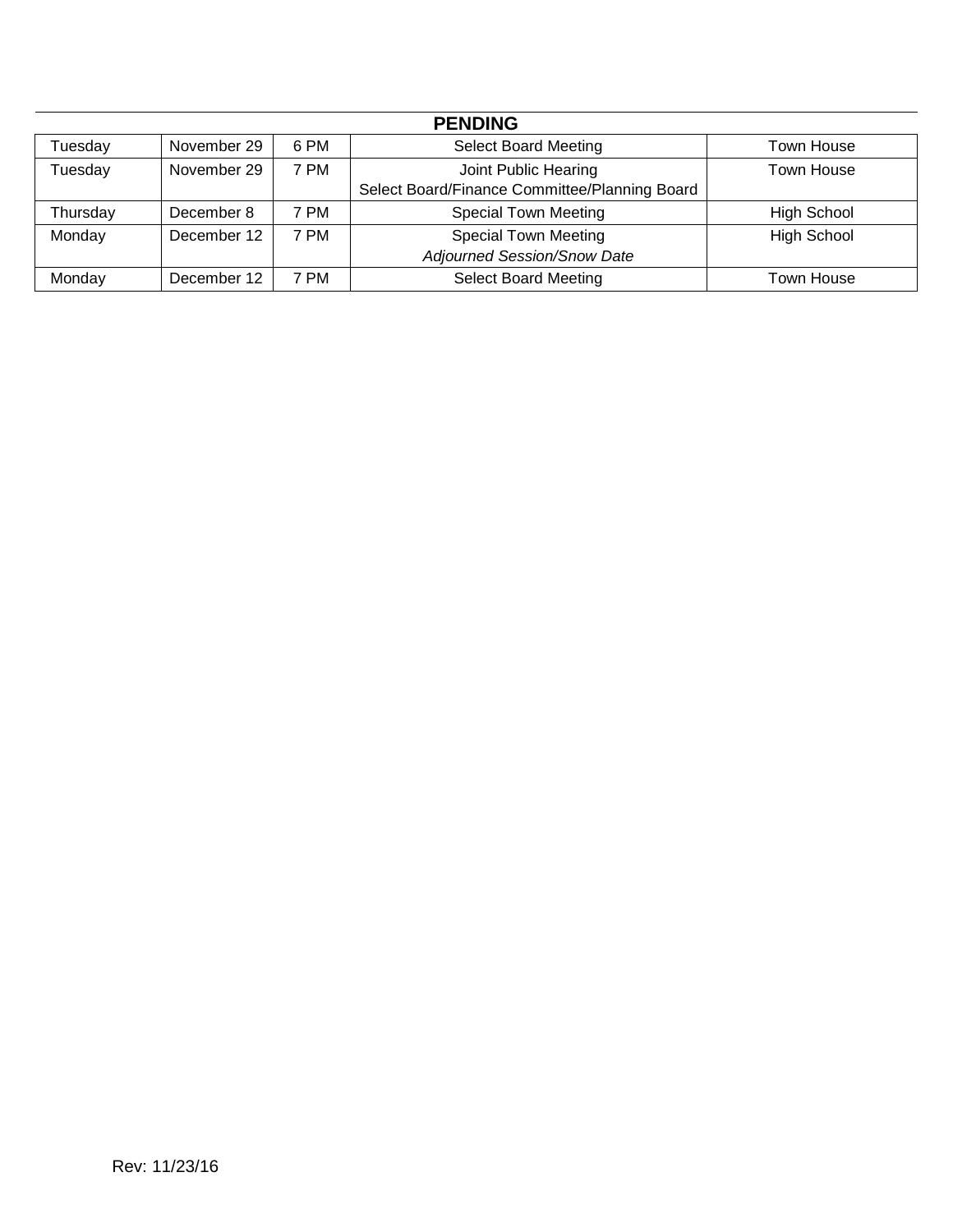Ē NOV 2 1 TOWN OF CONCORD<br>TOWN MANAGER'S OFFICE

To: Concord Board of Selectmen From: Howard N. Dana, Senior Minister, First Parish in Concord

Re: Silent Fund

Date: 11/21/2016

I recommend funding in the amount of \$10,000 to be provided to Concord residents as requested by the appropriate human service and educational agencies. This is fully in accordance with the provisions of the 2001 Memorandum of Understanding between the Concord Board of Selectmen and the Senior Minister, First Parish in Concord.

The complete list of recipients and recommending staff is attached.

Rev. Howard M. Danc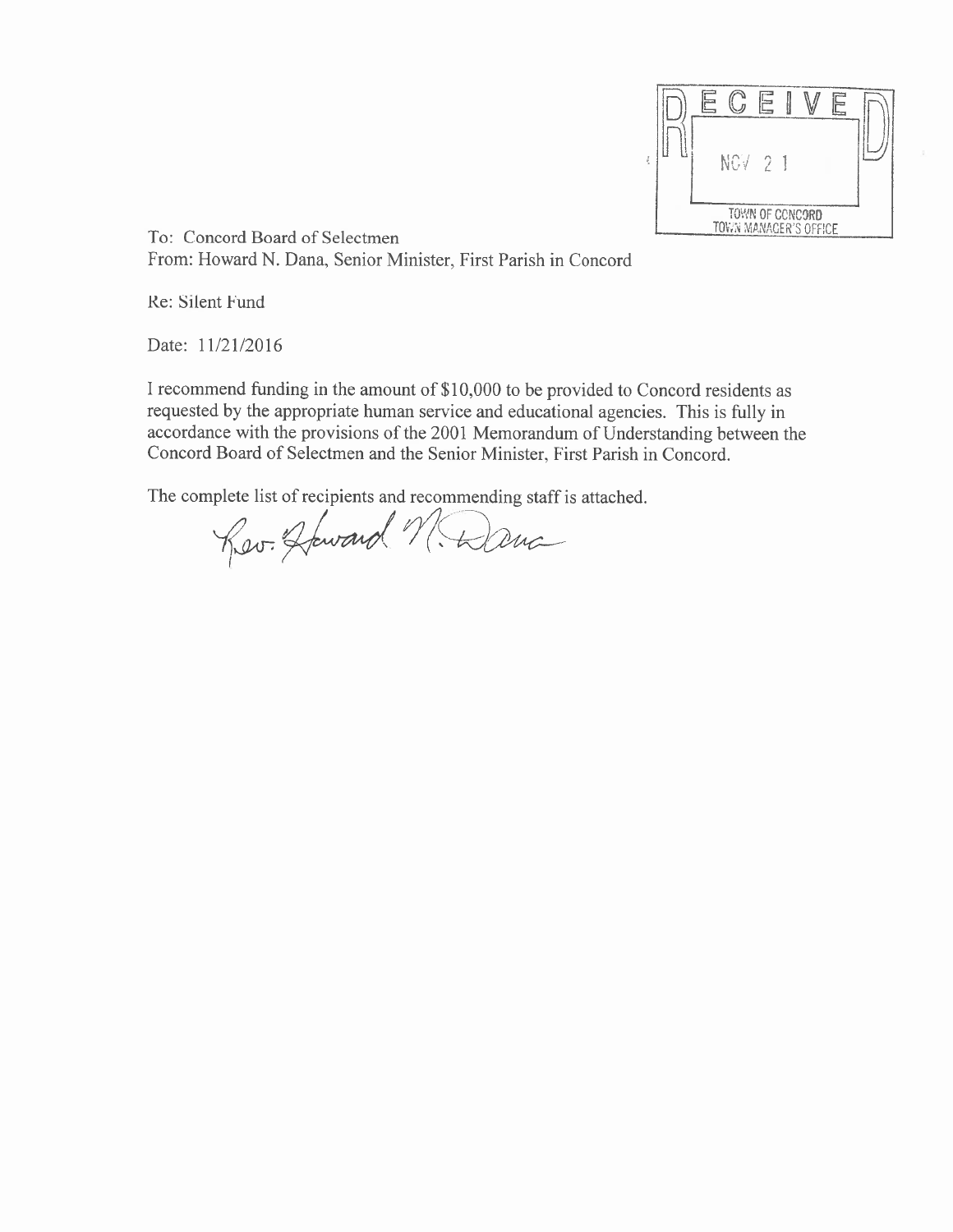# **Gift Acceptance Log – November 28, 2016**

| <b>Gift Received From:</b>    | <b>Date of Meeting:</b> | <b>For Gift Account:</b>                   | <b>Total Amount:</b> |
|-------------------------------|-------------------------|--------------------------------------------|----------------------|
| Anderson & Kreiger            | November 28, 2016       | <b>Retirement Celebration Gift Account</b> | \$500.00             |
| Abode Builders of New England | November 28, 2016       | Special Town Meeting Gift Account          | \$9,000.00           |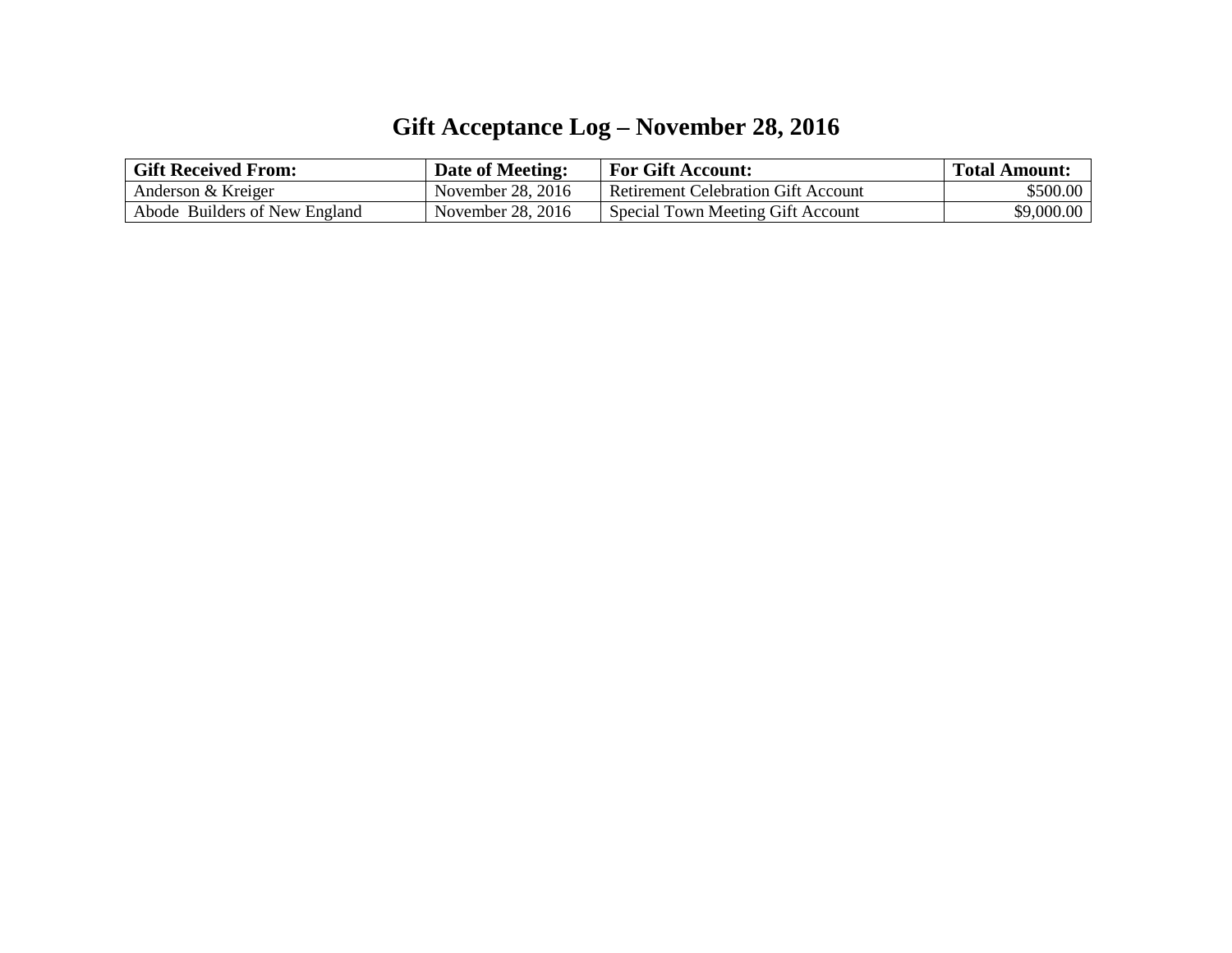# **Weekly One Day License Log – November 28, 2016**

| <b>Applicant Name &amp; Number</b> | <b>Phone Number</b> | Date of Event    | <b>Location of Event</b> | <b>Type of Alcohol</b> |                                                |
|------------------------------------|---------------------|------------------|--------------------------|------------------------|------------------------------------------------|
| 16-132 Concord Museum              | 978-369-9763        | December 2       | 200 Lexington            | All                    | Event Coordinator: Margaret Burke              |
|                                    |                     |                  | Road                     | Alcohol                | Bartenders: Lance Jones, Jeffrey Wiles, Joshua |
|                                    |                     |                  |                          |                        | Wright                                         |
|                                    |                     |                  |                          |                        | Under 21: No                                   |
|                                    |                     |                  |                          |                        | First License in Concord: No                   |
| 16-133 Pufahl Farricker Spirit     | 508-450-2266        | December 17      | 74 Walden Street         | All                    | Event Coordinator: Philip Adams                |
| Foundation                         |                     |                  |                          | Alcohol                | Bartenders: Deborah Merriam, Kimberly Shakins, |
|                                    |                     |                  |                          |                        | Mae McAvoy                                     |
|                                    |                     |                  |                          |                        | Under 21: No                                   |
|                                    |                     |                  |                          |                        | First License in Concord: Yes                  |
| 16-134 Saltbox Farm                | 617-877-3859        | December 15      | 40 Westford Road         | W&M                    | Event Coordinator: Ben Elliott                 |
|                                    |                     |                  | Saltbox Farm             |                        | Bartenders: Ben Elliott                        |
|                                    |                     |                  |                          |                        | Under 21: No                                   |
|                                    |                     |                  |                          |                        | First license in Concord: No                   |
| 16-135 Saltbox Farm                | 617-877-3859        | January 28, 2017 | 40 Westford Road         | W&M                    | Event Coordinator: Ben Elliott                 |
|                                    |                     |                  | Saltbox Farm             |                        | Bartenders: Ben Elliott                        |
|                                    |                     |                  |                          |                        | Under 21: No                                   |
|                                    |                     |                  |                          |                        | First license in Concord: No                   |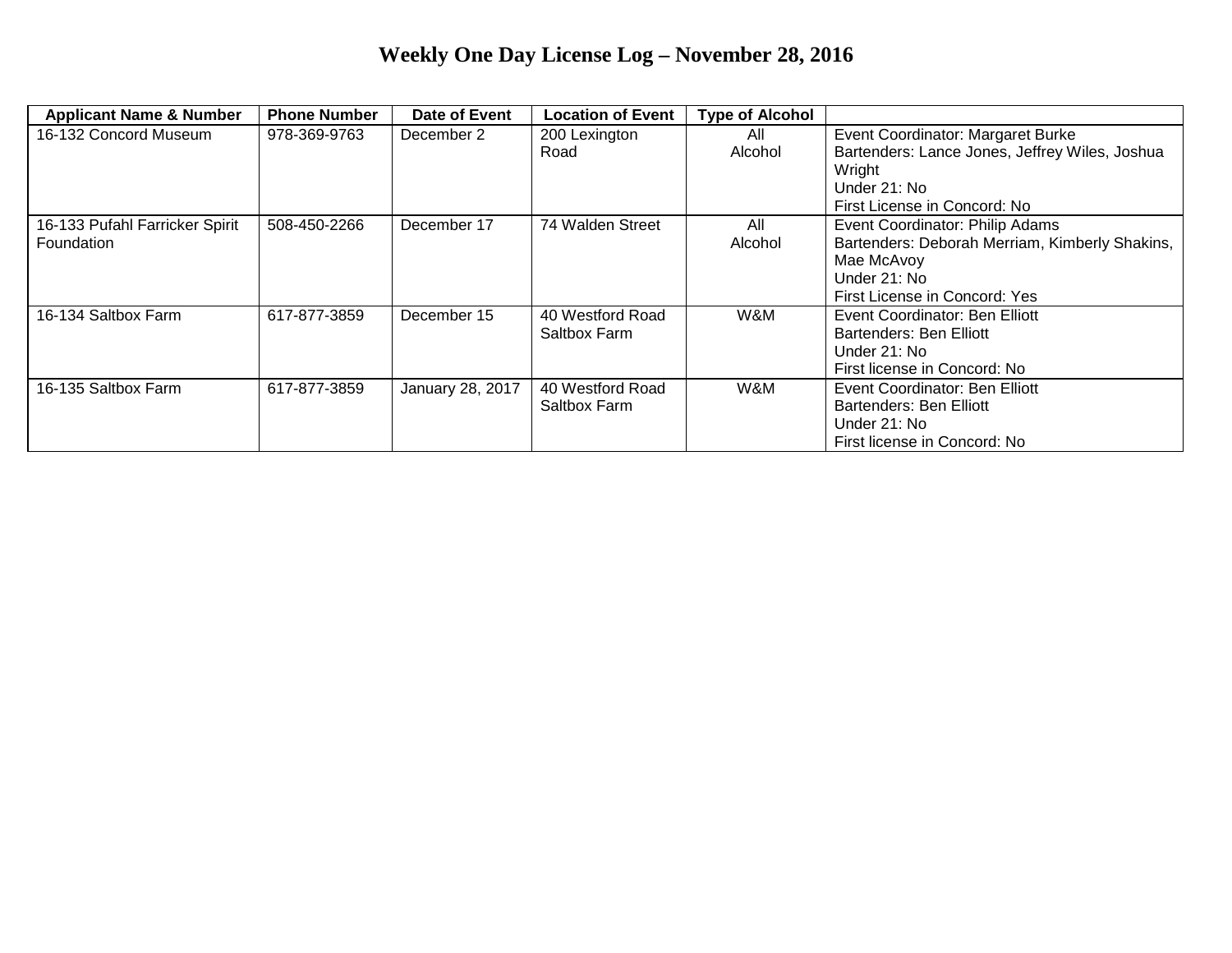$11/17/6$ 



To wham it may concern,

Wards thill Table needs altered hairs on the falcung days for the following reasons:

December 10th: Open from Ilam until lipm we have a private party, Bat mitzuel  $fnum 12-6$ December 24m+25m > Clased for  $C$ nstmas December 31st Last call 12am fer New Year's Eve Sunday January 29th Open Ilam<br>Iniziah 11:30 pm \* Private Partnes chy: Debra's Natural + Emerson Hospital Woods Hill Table CIANEL 24 Commonwealth Avenue | Concord. MA 01742 | woodshilltable.com | 978.369 6300 51 MCCCLU Knstin Cantus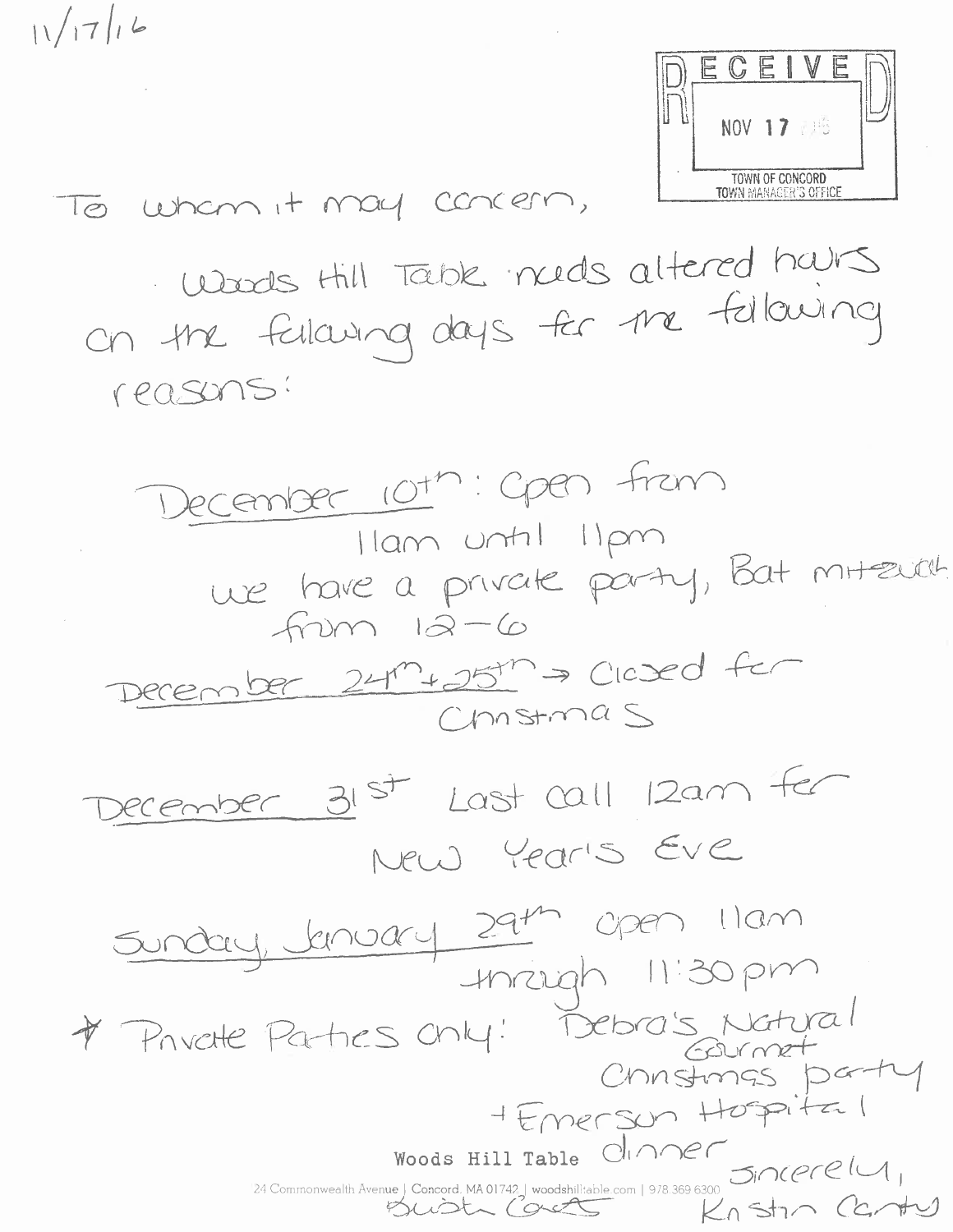To: Concord Board of Selectmen From: Ian Calhoun - Owner - 80 Thoreau Re: Additional Alcohol Service Hours & Dates Date: 11/14/16



We are seeking additional hours for the following dates:

New Year's Eve

12/31/16-1/1/17 - Opening at 5:00pm on 12/31/15 and concluding alcohol service at 12:30am 1/1/17

# Super Hunger Brunch (100% for charity)

1/29/17 - Opening for food and alcohol service at 11:00am concluding at 3:00pm.

Sincerely

lan Calhoun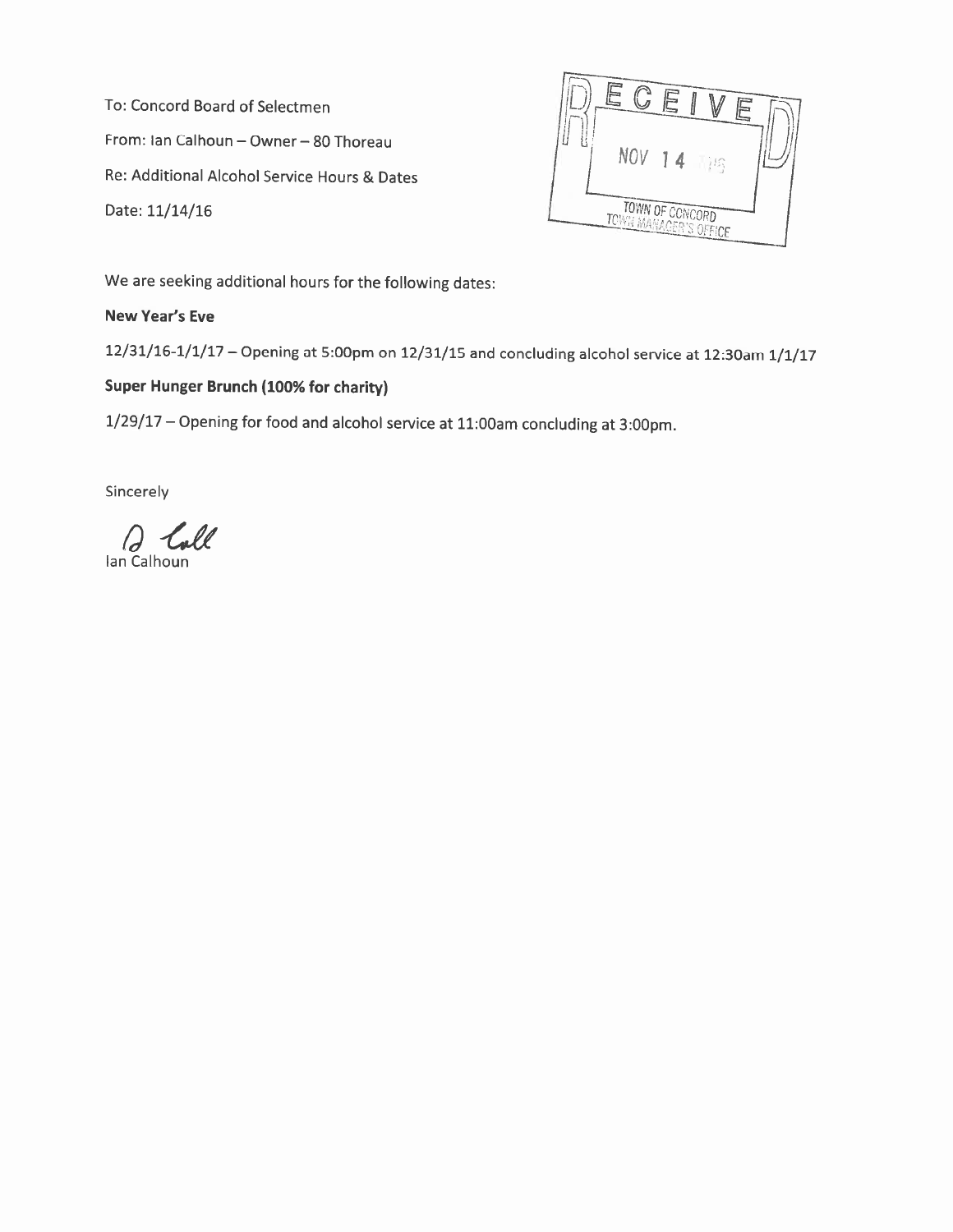

Benjamin T. Elliott Proprietor, Saltbox Kitchen 84 Commonwealth Avenue Concord, MA 01742

November 18, 2016

To the Board of Selectmen, Town of Concord:

I respectfully request permission for extension of our regular business hours until 11:00pm on Wednesday, December 14th, 2016. Last call will be at 10:30pm, and all alcohol will be offered in addition to a special dinner menu.

Thank you for your consideration in advance,

**Ben Elliott**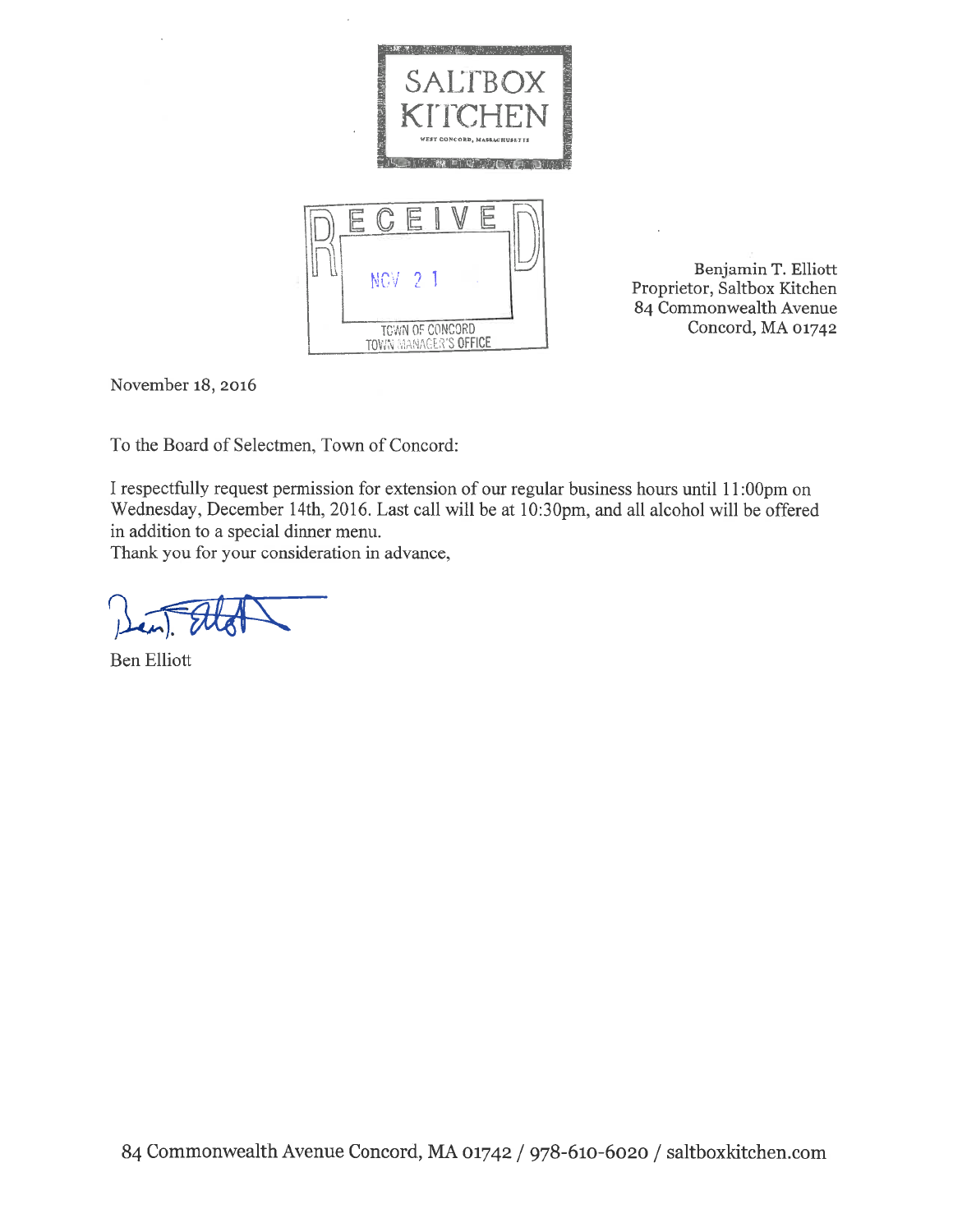

# **TOWN OF CONCORD**

**DEPARTMENT OF PLANNING & LAND MANAGEMENT** 

141 KEYES ROAD, CONCORD, MA 01742 TEL. (978) 318-3290 FAX (978) 318-3291

#### **MEMORANDUM**

Date: November 16, 2016

| To: | Michael Lawson, Chair, Select Board |  |
|-----|-------------------------------------|--|
|     | Christopher Whelan, Town Manager    |  |
|     | Kerry Lafleur, Finance Director     |  |

Marcia Rasmussen, Director, Planning and Land Management MAR From: Dan Gaulin, Regional Housing Services Office  $\sum \rightarrow$ Lara Kritzer, Senior Planner

Re: Release of \$60,000 from Affordable Housing Gift Account to Concord Housing Authority for the completion of the final four units at Peter Bulkeley **Terrace** 

This memorandum is prepared to request that the Select Board vote to release \$60,000 from the Town's Affordable Housing Gift Account to the Concord Housing Authority for the construction of the last four units at the Peter Bulkeley Terrace, one of which will be fully accessible.

These funds were approved by the Select Board for this project by unanimous vote of the Select Board at its December 15, 2014 meeting. The Concord Housing Authority recently began construction on these units and is working with the Regional Housing Services Office to coordinate the release of funds allocated for the project, including additional funding from Community Preservation Act funds, WestMetro HOME Consortium funds and Massachusetts Department of Housing & Community Development (DHCD) funds.

#### **Background**

At its August 28, 2014 meeting, the Select Board voted to accept funds in the amount of \$60,000 from the developer of the Monsen Road Subdivision (Bentley Builders, Inc.) as per the Planning Board's vote to release the developer from the Town's three year reservation for the purchase of one house lot for use as affordable housing. At its September 22, 2014 meeting, the BOS voted to accept the funds into the Affordable Housing Gift Account. These funds were received as an in-lieu payment which must be used for affordable housing purposes as described in Section 6.21.6 of the Town's Subdivision Rules and Regulations.

At that same time, the Planning Division and the Regional Housing Services Office were working closely with the Concord Housing Authority (CHA) to identify potential funding sources for the completion of the four remaining units in the Peter Bulkeley Terrace. Previously, the CHA had completed a multimillion dollar project to convert the 36 unit congregate living facility at Peter Bulkeley Terrace into 24 studio and one-bedroom units. That project also included approximately 2,500 square feet of unfinished space on the first floor, where it was intended that four more units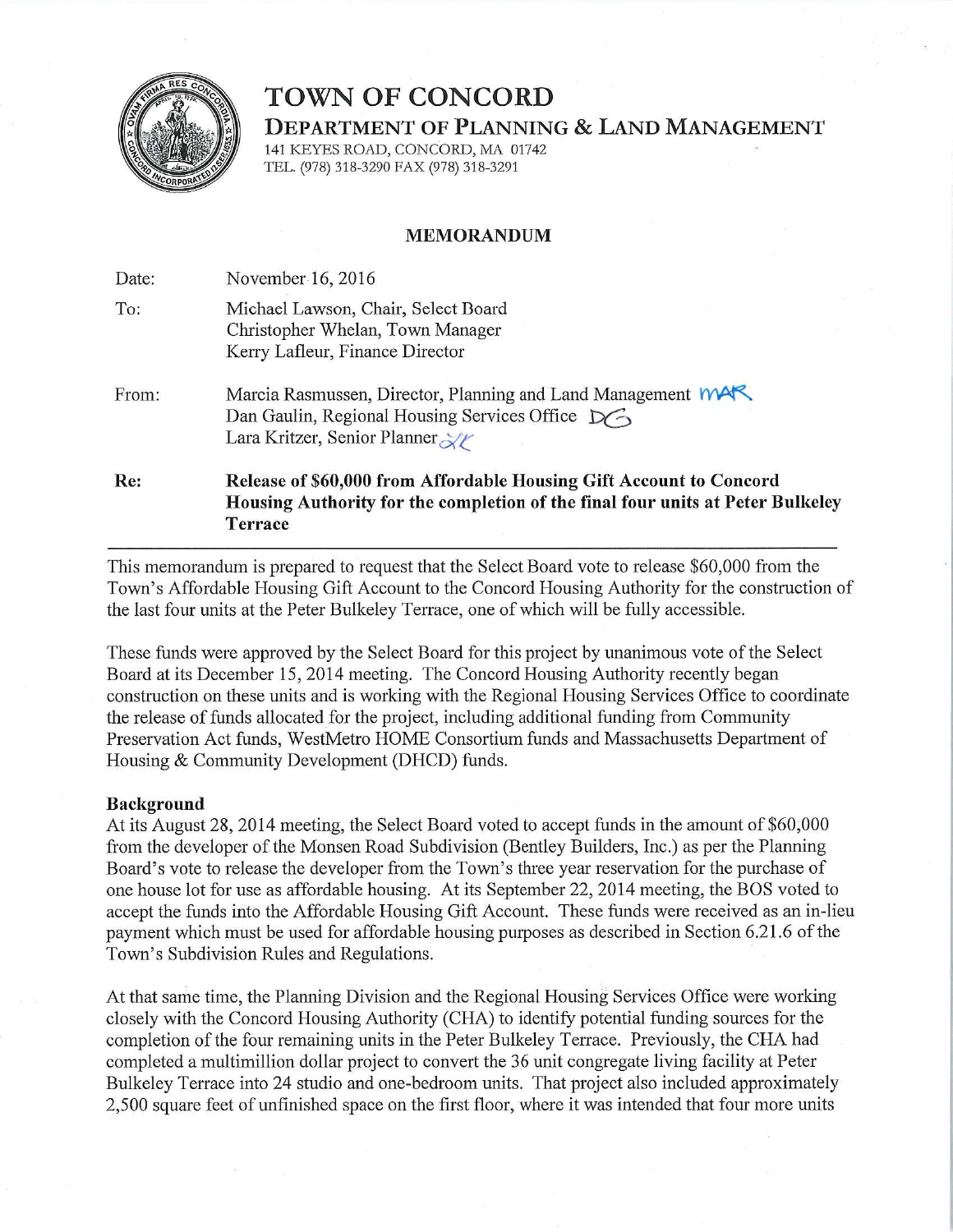could be constructed when additional funds could be identified. By 2014, the CHA had assembled a combination of State, Federal and local funds (\$60,000 from the Affordable Housing Gift Account) to meet the projected construction cost of \$885,812 for the four new units. This Phase II cost estimate also anticipated completing additional work to correct building infrastructure issues and to expand the parking lot by 8 spaces. The Phase II work was included in the CHA's original Special Permit for the Peter Bulkeley Terrace, which precluded the need for additional review or approval. The commitment of the  $$60,000$  from the Affordable Housing Gift Account allowed the project to meet its funding goals and begin the long process of receiving State approval for their plans and construction work. When completed, the four new units will be included on the Subsidized Housing Inventory (SHI) and will provide the Town with a much needed fully accessible unit.

Draft Motion: Move that the Concord Select Board vote to release \$60,000 from the Town's Affordable Housing Gift Account to the Concord Housing Authority for the construction of the remaining four units at the Peter Bulkeley Terrace, one of which will be fully accessible.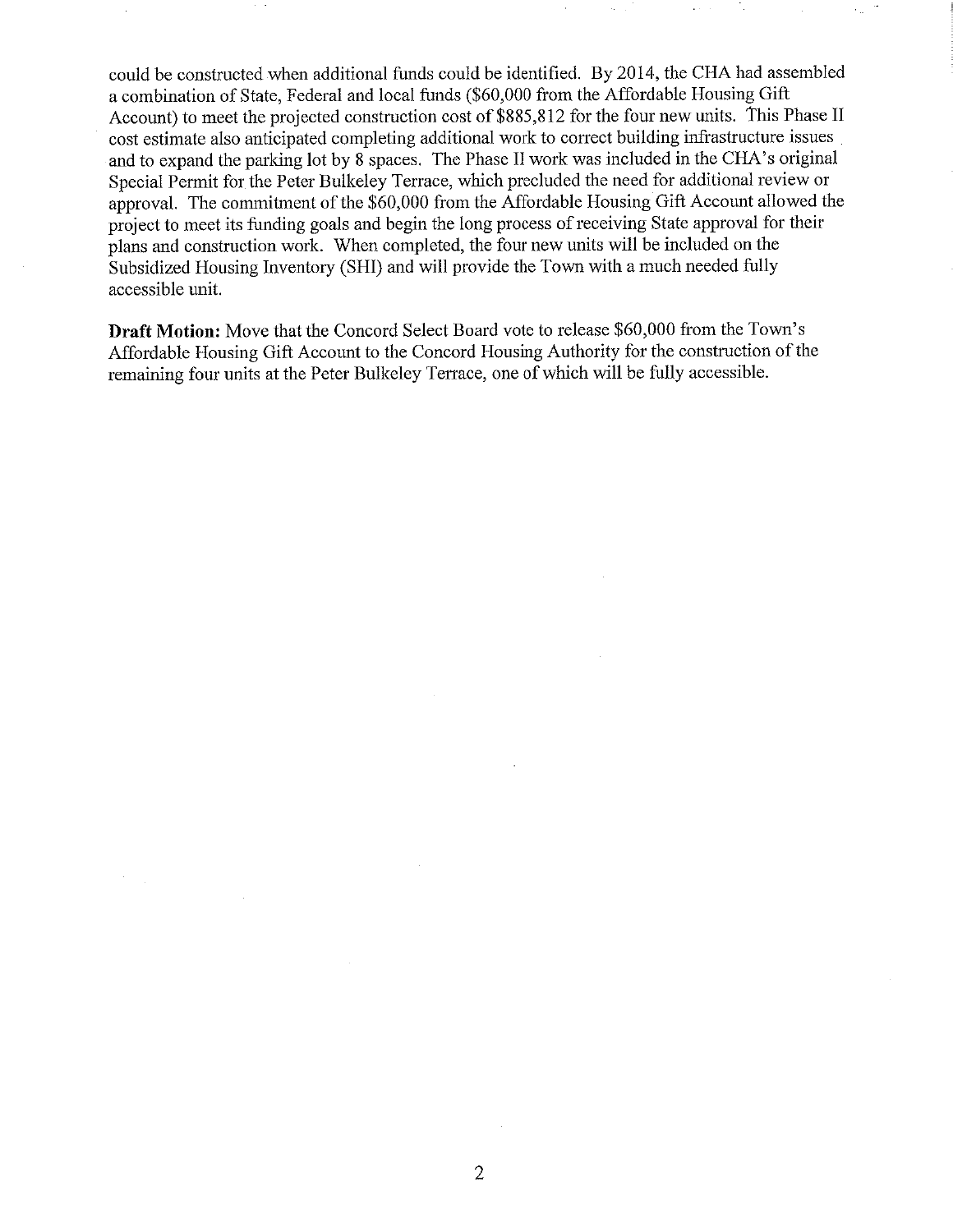Date Issued: 04-07 Amended: 02-09-09 10-01-16

# **Town of Concord**

# **APP #48**

### **Regulations Governing Private Signs on Public Property**

#### **General Purpose**

At the Town Meeting in 2016, Concord approved amendments to the Sign Bylaw, which was originally adopted at Town Meeting in 1971. The Purpose and Intent of the Bylaw is: "to regulate, restrict and place such limitations on the size, location, type and illumination of all signs as will assure that they will (a) be appropriate to the land, building or use to which they are appurtenant (b) be protective of property values and the safety of the public; and (c) not unnecessarily detract from the historic qualities and characteristics of the Town of Concord." The details of the bylaw provide for permit requirements, the bylaw's administration and penalties for non-compliance, the determination of the signs allowed in various districts and the determination of prohibited signs.

Within the bylaw, *Section 5, Signs Allowed in All Districts*, paragraph a3 addresses the issue of non-commercial signs being erected on Town property other than right of ways. That section of the bylaw states, "Non-commercial signs may be erected on other Town property only pursuant to such other administrative policy governing the placement of signs on Town property duly enacted by the Select Board or the Town Manager." The regulations below are adopted by the Select Board to govern the placement of such private signs on public property.

These regulations are intended to be "content neutral," distinguishing only between "commercial signs" and "non-commercial signs", in keeping with judicial decisions permitting the regulation of "advertising."

#### **Private Signs on Private Property**

The Town's Sign Bylaw governs the location, size and other aspects of commercial signs on private property; and, such signage must comply with the requirements of the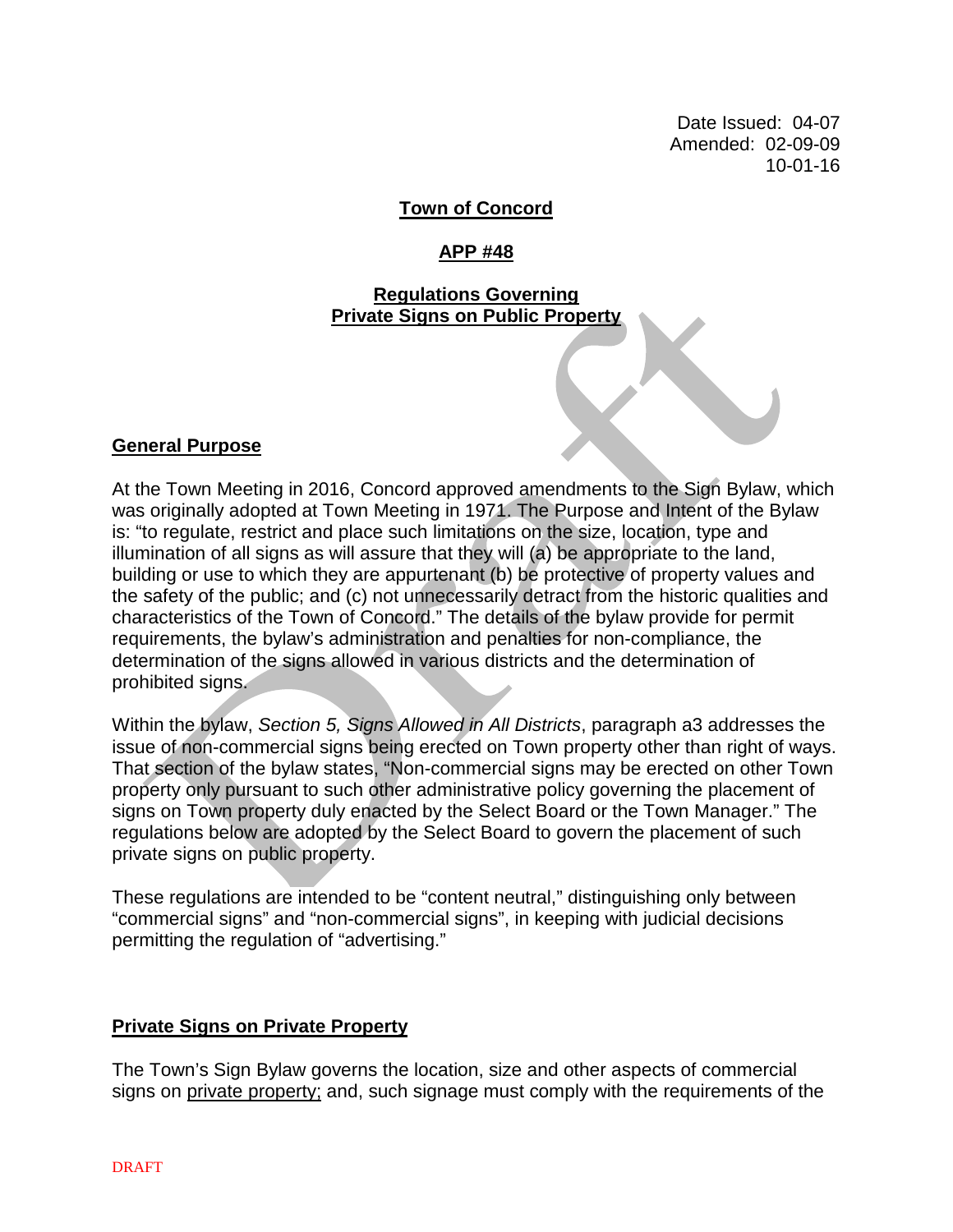Bylaw. Non-commercial signs on private property are not regulated by the bylaw and are permitted without limitation on private property with the permission of the property owner. These regulations are not intended to restrict the location of signs on private property.

## **Private Signs on Public Property other than within the Public Right of Way**

Commercial signs, including real estate for sale signs, contractor signs, and private event notices are prohibited on all public property. This prohibition does not apply to the small, movable commercial signs allowed under the Bylaw in business districts that must be removed at the end of the day and are not permitted on public property overnight.

Non-commercial signs are permitted on town-owned land for not more than fourteen (14) days in a given calendar year, and only at these two locations:

1. Along the fence at Harvey Wheeler Community Center (intersection of Main and Church Streets)

2. Along the fence at Emerson Field (intersection of Thoreau and Everett Streets)

The installation of private, non-commercial signs on public property shall be with the prior approval of the Town Manager or a designee. Approval is required to establish the start and end times for locating such signs, to identify the person or group sponsoring the sign, the party responsible for removal of the sign and to assist in limiting the number of signs at that location.

The location of private non-commercial signs is expressly prohibited at cemeteries, war memorials, fire stations, the Town House, police and fire stations, public works sites, and other community properties.

The proposed sign shall comply with the applicable residential or nonresidential sign standards, including location, size, height and setback as contained in the Bylaw.

#### **Signs within the Public Right-of-Way**

#### Commercial Signs

Commercial signs are prohibited within the public right-of-way and must be located on private property in conformance with the Sign Bylaw.

#### Non-commercial Signs Adjacent to Private Property

The Sign Bylaw states in Section 5, part 2a, "Non-commercial signs may be erected in the Town's right of way adjacent to a private property by the private property owner only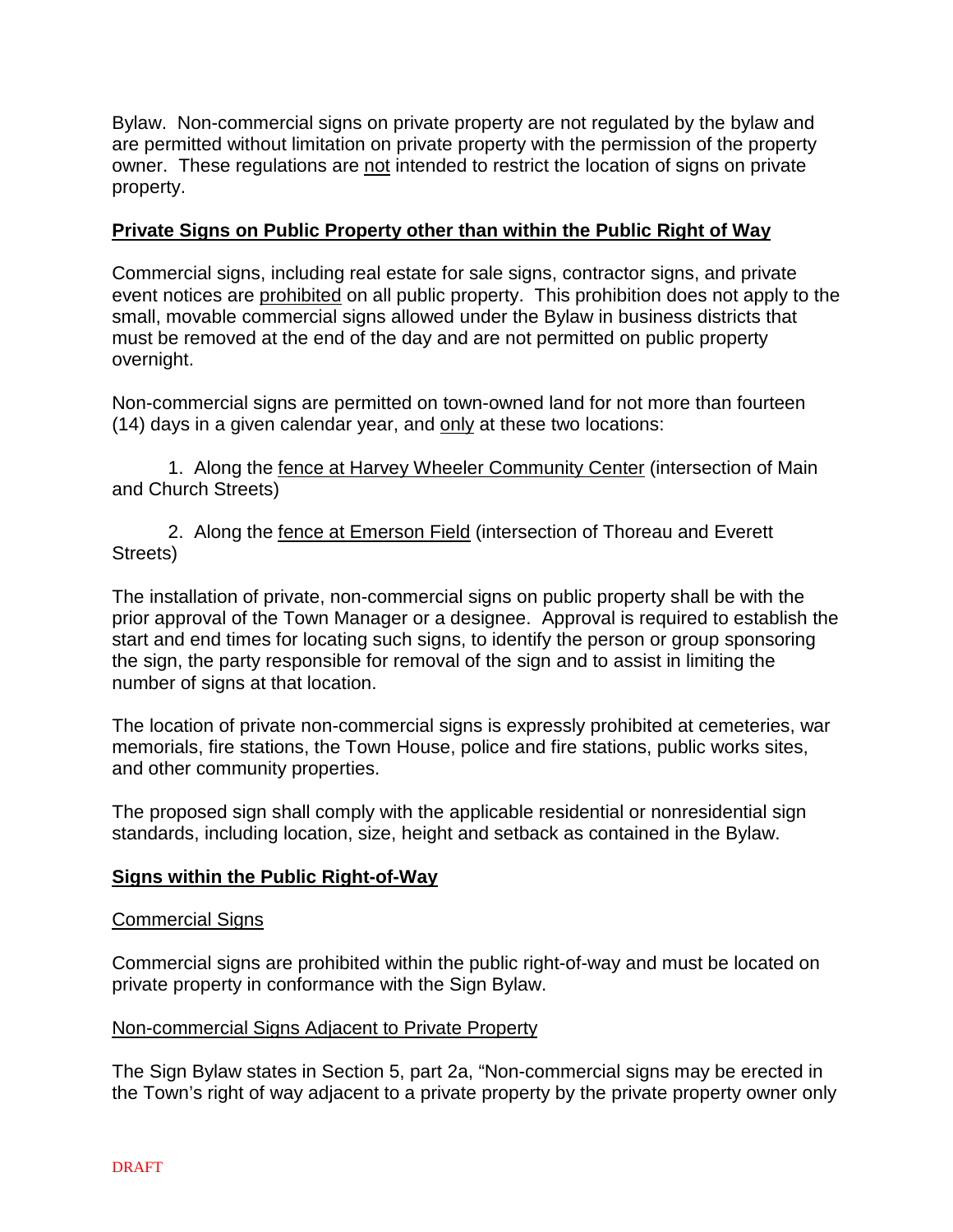if (a) there is no protrusion of the sign into the public walkway or roadway; (b) placement of the sign will not damage any plantings that are in the area; and (c) placement does not pose a hazard to passersby."

No permit is necessary for this type of sign; however:

1. The sign may be installed for a period of not more that fourteen (14) days in any calendar year;

2. The proposed non-commercial sign, or signs, must comply with the applicable residential or nonresidential sign standards in the Bylaw including the number of signs, location, height and setback;

3. Signs posted in in the public right of way that interfere with scheduled public improvements will be removed. The Town is not obligated to replace the signs at the completion of an improvement; and

4. Any sign shall be promptly removed from the public right-of-way at the end of fourteen (14) days and non-compliance with any requirement of these regulations shall be grounds for denial of permission for future sign installations.

#### Non-commercial Signs in the Public Right of Way not adjacent to Private Property

Non-commercial signs within the public right of way not adjacent to private property are prohibited except for such Town signs that inform citizens about municipal issues such as water restrictions and voting locations.

*Distribution: Department Heads; Committee and Board Chairs*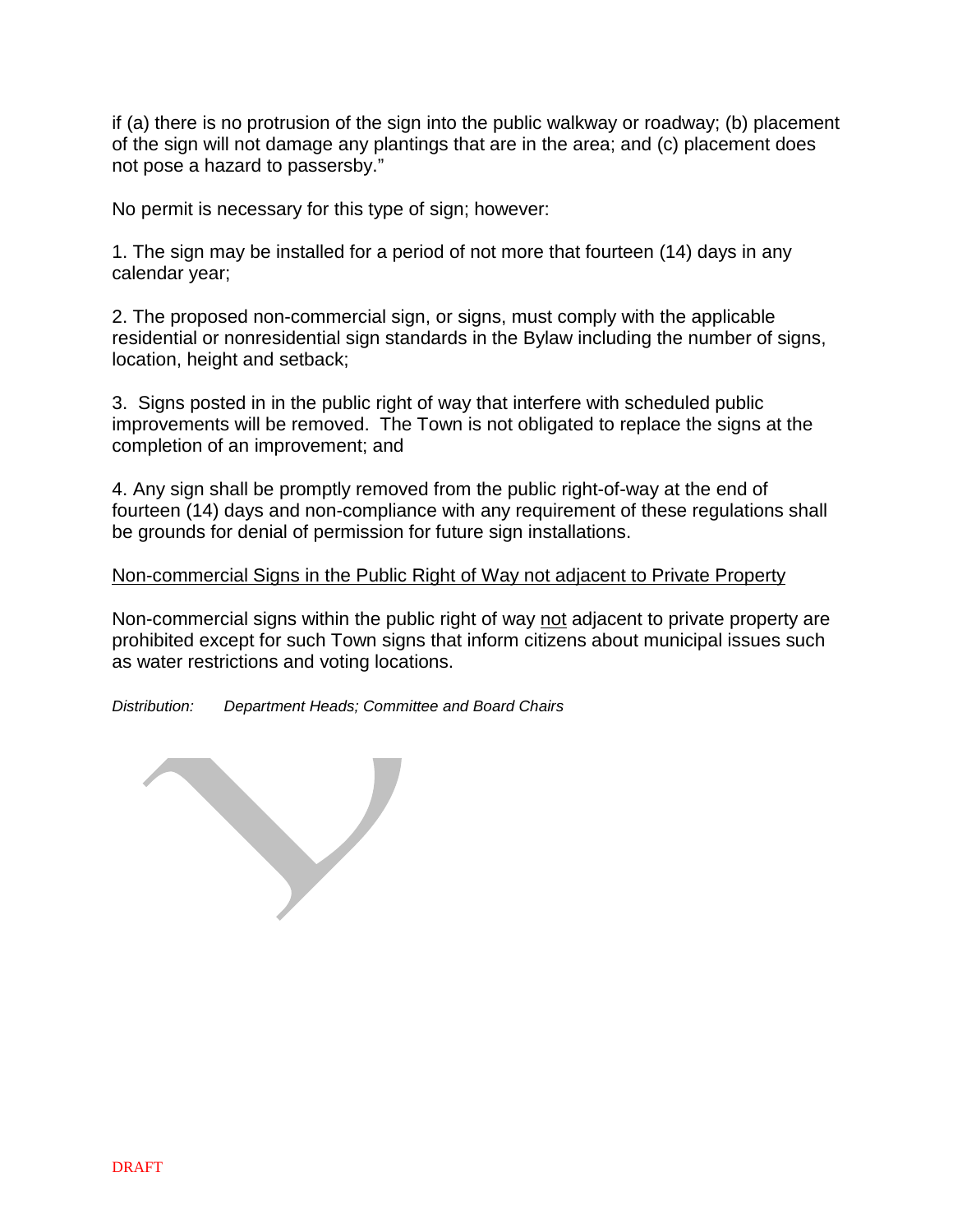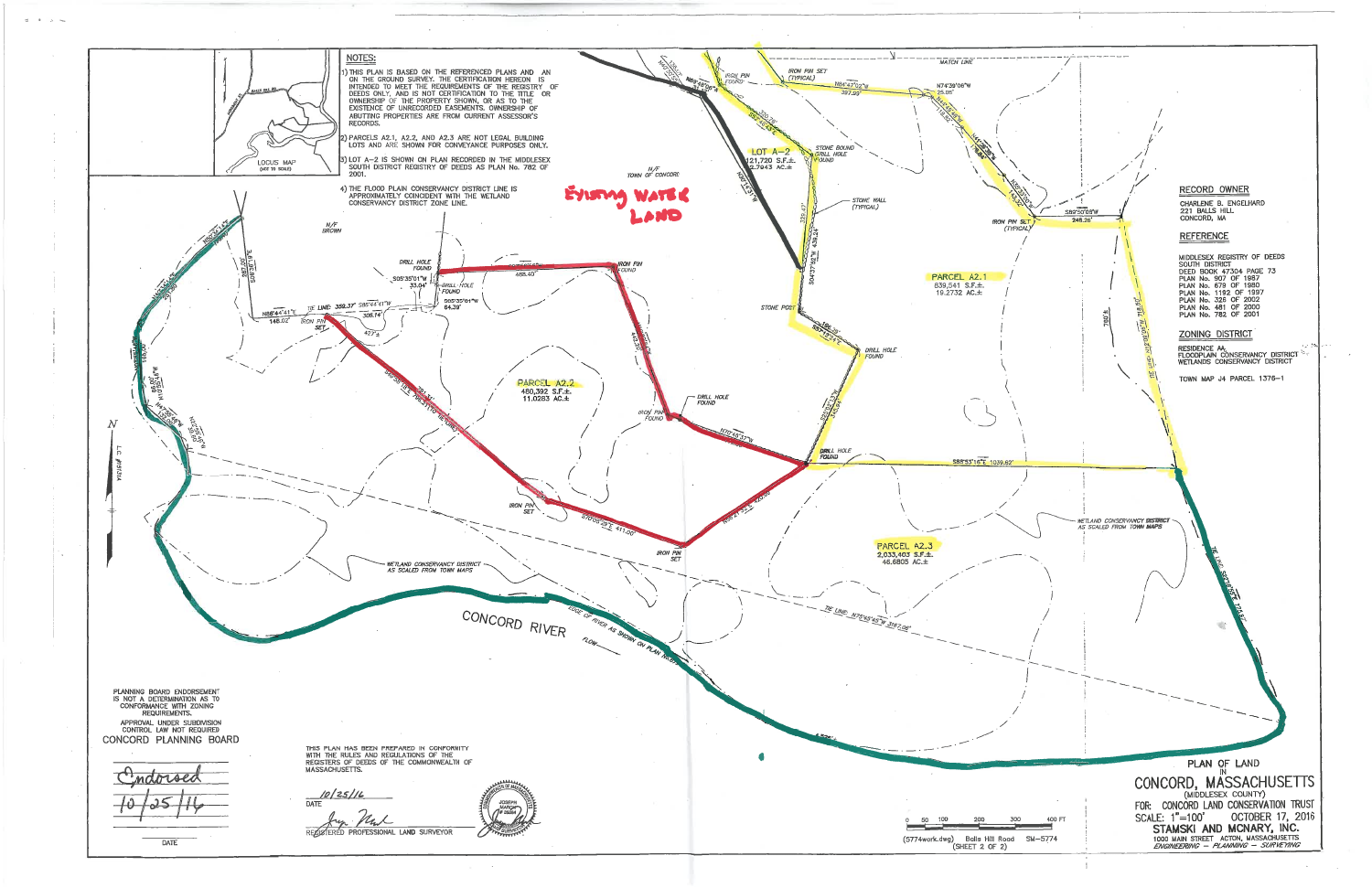

OLD NORTHASBRIDGE

TOWN OF CONCORD

SELECT BOARD'S OFFICE 22 MONUMENT SQUARE - P.O. BOX 535 CONCORD, MASSACHUSETTS 01742

> TELEPHONE (978) 318-3001 FAX (978) 318-3002

#### TOWN OF CONCORD **SELECT BOARD**

#### **LEGAL NOTICE**

Notice is hereby given that a Public Hearing will be held at the Town House, Concord, MA in the Public Hearing Room on November 28, 2016 at 8:30 PM upon the application from Emerson Umbrella, Inc. d/b/a The Umbrella Community Arts Center, Brian Boruta Manager of Record at 40 Stow Street for a New All Alcoholic Beverages License.

By order of the **SELECT BOARD** 

Jane Hotchkiss, Clerk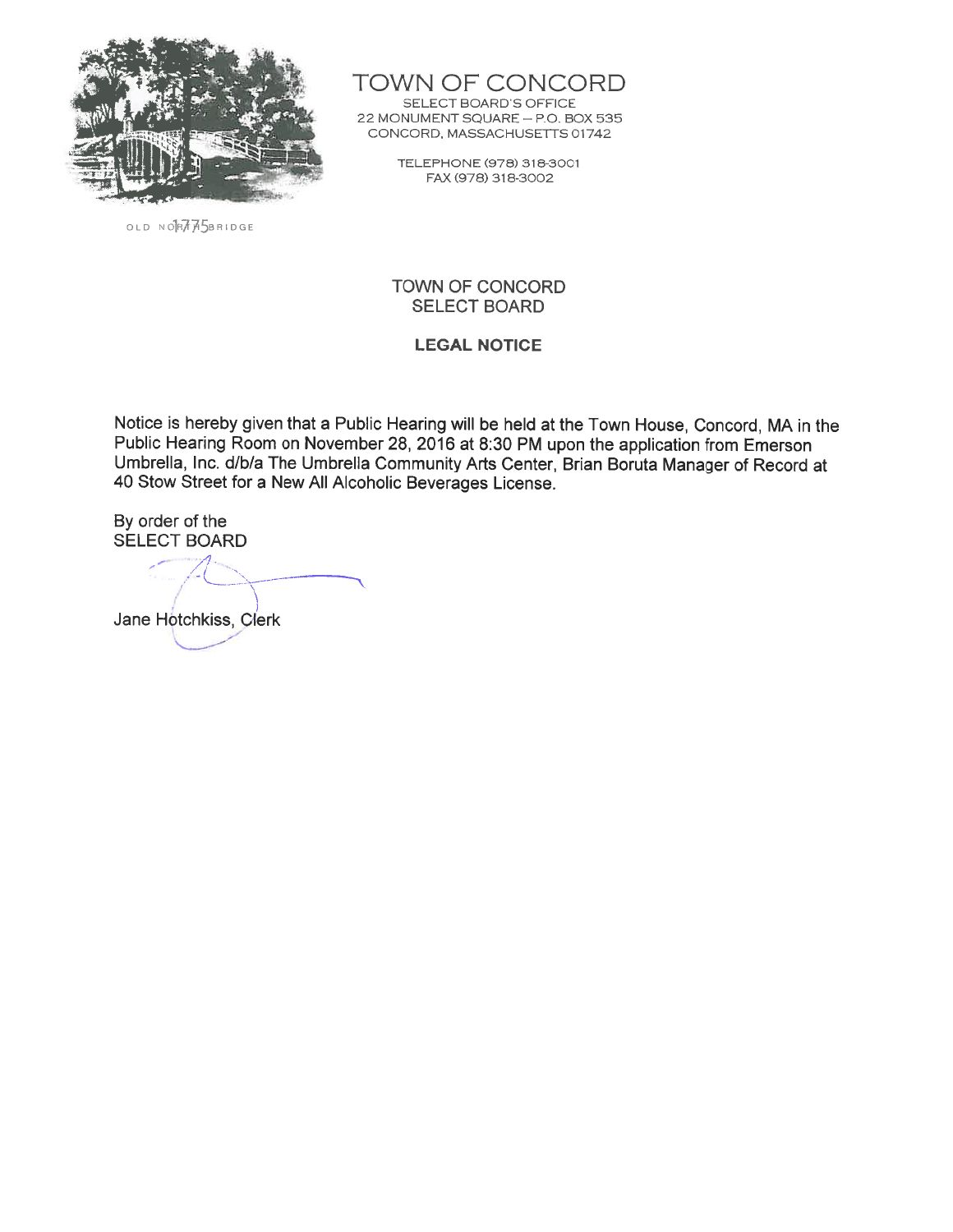November 28, 2016

Mr. Thomas J. Tinlin, Highway Administrator Massachusetts Department of Transportation Ten Park Plaza Boston, MA 02116

Re: Additional Design Funds from State for the Bruce Freeman Rail Trail (BFRT) Phase 2B in Acton and Concord [Transportation Bond Bills (H. 4371 of 2012) and (H. 4046 of 2014)]

Dear Mr. Tinlin:

The Towns of Acton and Concord are writing to request your assistance in identifying State Design funds of a minimum \$350,000 to be added to funds from Acton and Concord for the 75-100% design of Phase 2B of the BFRT, that portion of the rail trail that will connect Phase 2A in Acton (under construction) and Phase 2C in Concord (bid opening expected at the end of November 2016). Phase 2B represents approximately one mile of the BFRT and includes a bridge over Route 2, a bridge over Nashoba Brook and two culverts under Route 2 (one for the Nashoba Brook and the other for wildlife). Construction funds for Phase 2B are included in the current Boston MPO's Transportation Improvement Program for 2018.

We are aware that funds for design and construction of the BFRT Phase 2B were identified in two prior-year State Transportation Bond Bills (H. 4371 signed on August 10, 20112 and H. 4046 signed on April 18, 2014), but the actual source of design funds has not yet been identified.

The Towns of Acton and Concord have been working cooperatively with MassDOT Highway Division Project Manager David Shedd, and more recently with Project Manager Sreelatha Allam on the 25% design of Phase 2B (contracted and managed directly by MassDOT). The 25% design plans were submitted for review in March 2015; the 25% design public hearing was held on November 17, 2016. The requested additional funds of \$350,000 will ensure continued progress of the Phase 2B design work to 100% plan completion. Acton and Concord are committed to this project and look forward to continued collaboration with MassDOT.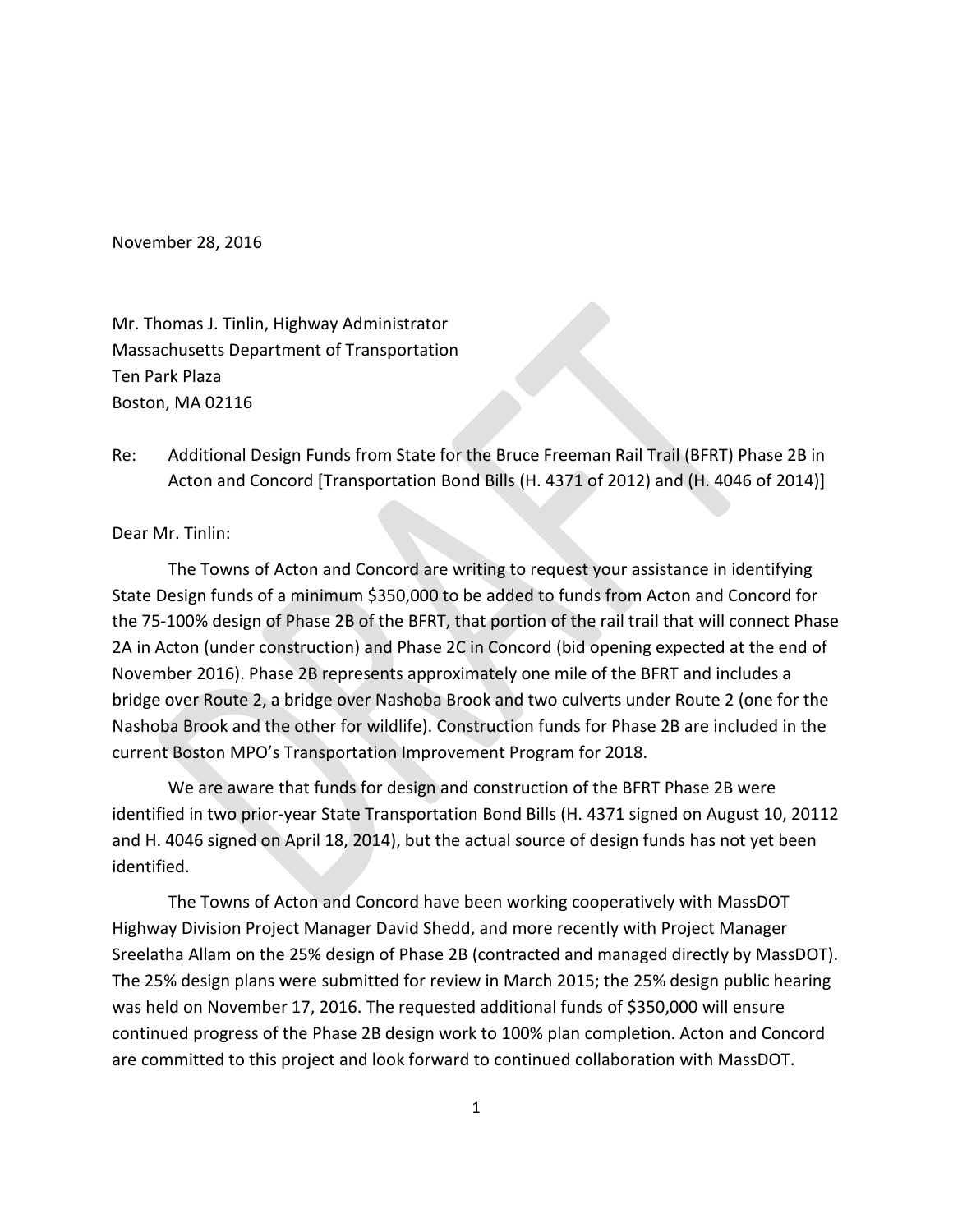Preliminary estimates for this design work have been prepared by the engineering firm responsible for design of Phase 2A and 2C because they are familiar with each community and the work expected to date. The Design Costs for Acton has been estimated to be \$149,000 and the Design Costs for Concord has been estimated to be \$899,000; the total amount is \$1,048,000. The Town of Acton is seeking Design funding from their Community Preservation funds for their portion of the design. Concord has appropriated \$550,000 through its Capital Improvement Plan (\$250,000) and Community Preservation funds (\$300,000). There is a shortfall of approximately \$350,000 and assistance from the State is requested.

While Acton has served as the lead community and local project coordinator for the design of the adjacent BFRT Phases 2A and 2C, Concord is ready to serve as the lead community and local project coordinator for the design of Phase 2B. Both communities have professional staff and expertise to select, contract with and manage engineering design consultants as needed to see the project to completion.

Given the ongoing and persistent public support locally and regionally for this multi-use rail trail and the Town's consistent focus on sustainable transportation options, we continue to believe that construction of the Bruce Freeman Rail Trail will help relieve traffic congestion locally, and with future construction of the Phase 2B (the bridge over Route 2), regionally. Construction of the Bruce Freeman Rail Trail will offer a safer option for walking or bicycling to the West Concord commuter rail station and the area businesses of West Concord. It will also promote use of public transportation, improved air quality through a reduction in fossil fuel use, and improvement in public health through exercise.

We look forward to your assistance and guidance in this funding matter. If you have any questions or need additional information, please do not hesitate to contact:

Marcia Rasmussen, ASLA Director, Town of Concord 141 Keyes Road Concord, MA 01742 Phone: 978-318-3290 Email: [mrasmussen@concordma.gov](mailto:mrasmussen@concordma.gov)

Sincerely,

Roland Bartl, AICP Planning Director, Town of Acton 472 Main Street Acton, MA 01720 Phone: 978-929-6631 Email: [rbartl@acton-ma.gov](mailto:rbartl@acton-ma.gov)

Michael Lawson **Katie Green** 

Chair, Concord Select Board Chair, Acton Board of Selectmen

\_\_\_\_\_\_\_\_\_\_\_\_\_\_\_\_\_\_\_\_\_\_\_\_\_\_\_\_\_\_\_\_\_\_\_\_\_\_\_ \_\_\_\_\_\_\_\_\_\_\_\_\_\_\_\_\_\_\_\_\_\_\_\_\_\_\_\_\_\_\_\_\_\_\_